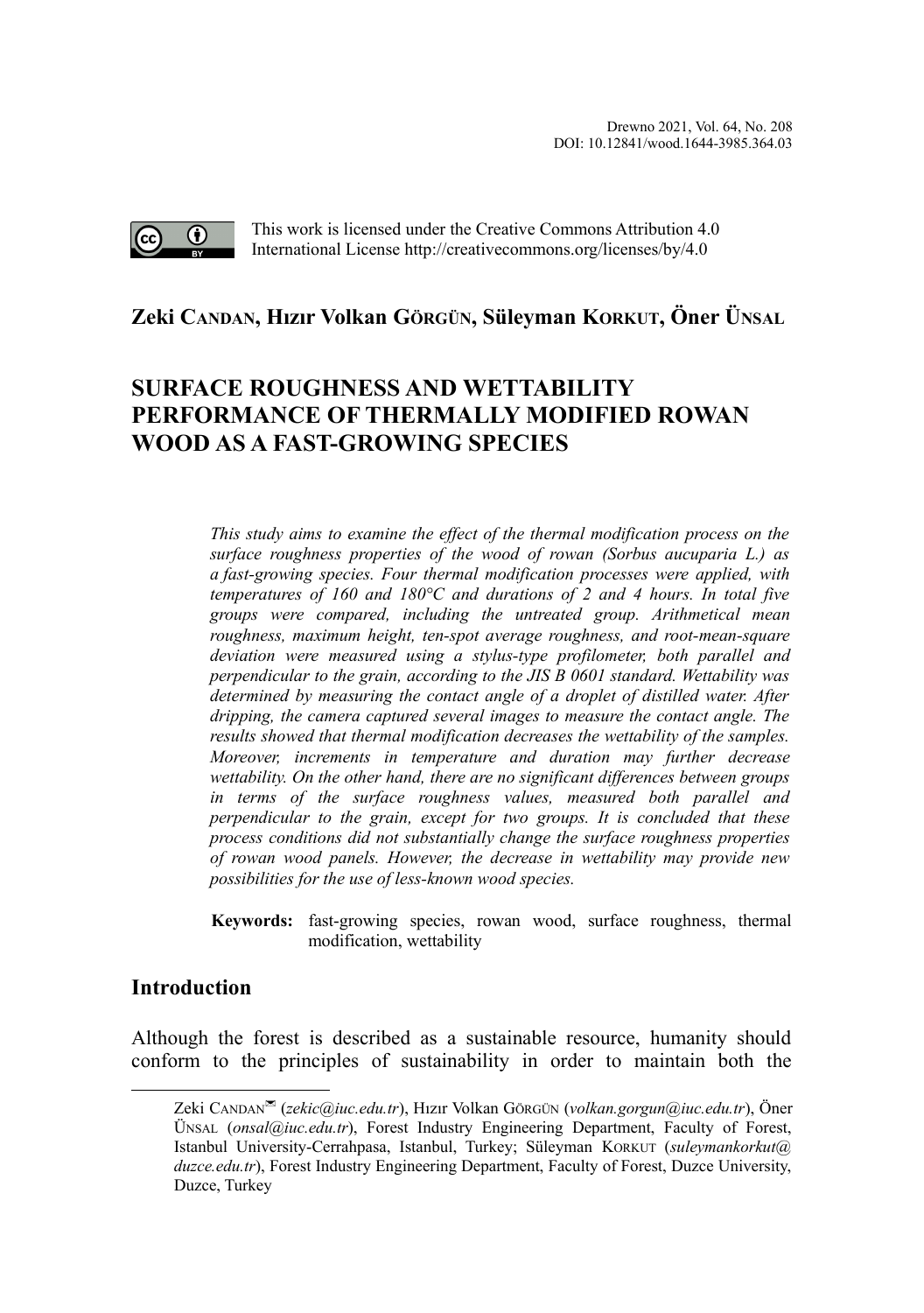phenomenon and the resource. Crowther et al. [2015] indicated that there are 3.04 trillion trees; however, 15 billion of them are cut each year, and the global number of trees has fallen by approximately 46% since the start of human civilization.

Forests have many ecological benefits for the life cycle of nature. On the other hand, the wood industry directly depends on the forest to fulfil the needs of human society. Forest management plays a critical role in balancing these needs. To secure all the benefits that forests provide, many industrial plantation forests have been established worldwide, serving mainly to provide produce for industry. Although fast-growing tree species are preferred to maintain sustainability, the wood quality of these species is low, the wood being of low density. Therefore, many methods of modification have been applied to wood from these species [Yildiz et al. 2005a; Burnard et al. 2017; Ozmen 2007; Marcon et al. 2018.

Wood modification methods can be grouped as follows: (1) chemical treatments; (2) thermo-hydro (TH) and thermo-hydro-mechanical (THM) treatments; (3) treatments based on biological processes; and (4) physical treatment with the use of electromagnetic irradiation or plasma [Sandberg et al. 2017]. In the thermal modification method, the characteristics of wood are altered with temperature in generally oxygen-free atmospheric conditions. This method generally decreases the strength of wood, while improving some physical properties, particularly dimensional stability and durability [Stamn and Hansen 1937; Giebeler 1983; Bekhta and Niemz 2003; Sundqvist 2004; Yildiz et al. 2005b; Inoue et al. 2007; Sivrikaya et al. 2016; Can 2020; Sahin et al. 2020]. The process is generally characterized by heat and duration. The thermal modification is invariably performed between the temperatures of 180 and 260°C, with temperatures lower than 140°C resulting in only slight changes in material properties, and higher temperatures resulting in unacceptable degradation to the substrate [Hill 2007]. Although there are many studies concerning the effect of heat applied by this method, it still needs to be investigated further. One aspect is the determination of the range of temperatures that will favour the maintenance of the wood's original structure [Korkut et al. 2009]. During thermal treatment, physical and chemical processes occur in layers near the surface, resulting in a modified surface with new characteristics [Candan et al. 2012]. Hakkou et al. [2005] indicated that high temperatures above 160°C cause lignin to become thermoplastic, and thus to densify and compact the solid wood surface. After this point (the glass transition temperature of 160°C) the plasticization of lignin starts to affect the surface characteristics of the wood [Candan et al. 2012].

Surface properties of wooden materials are an important factor that can determine their areas of usage, and can be determinative for the quality of many processes, such as coating, machining, etc. For example, wooden materials with rough surfaces require much more sanding, which leads to a decrease in the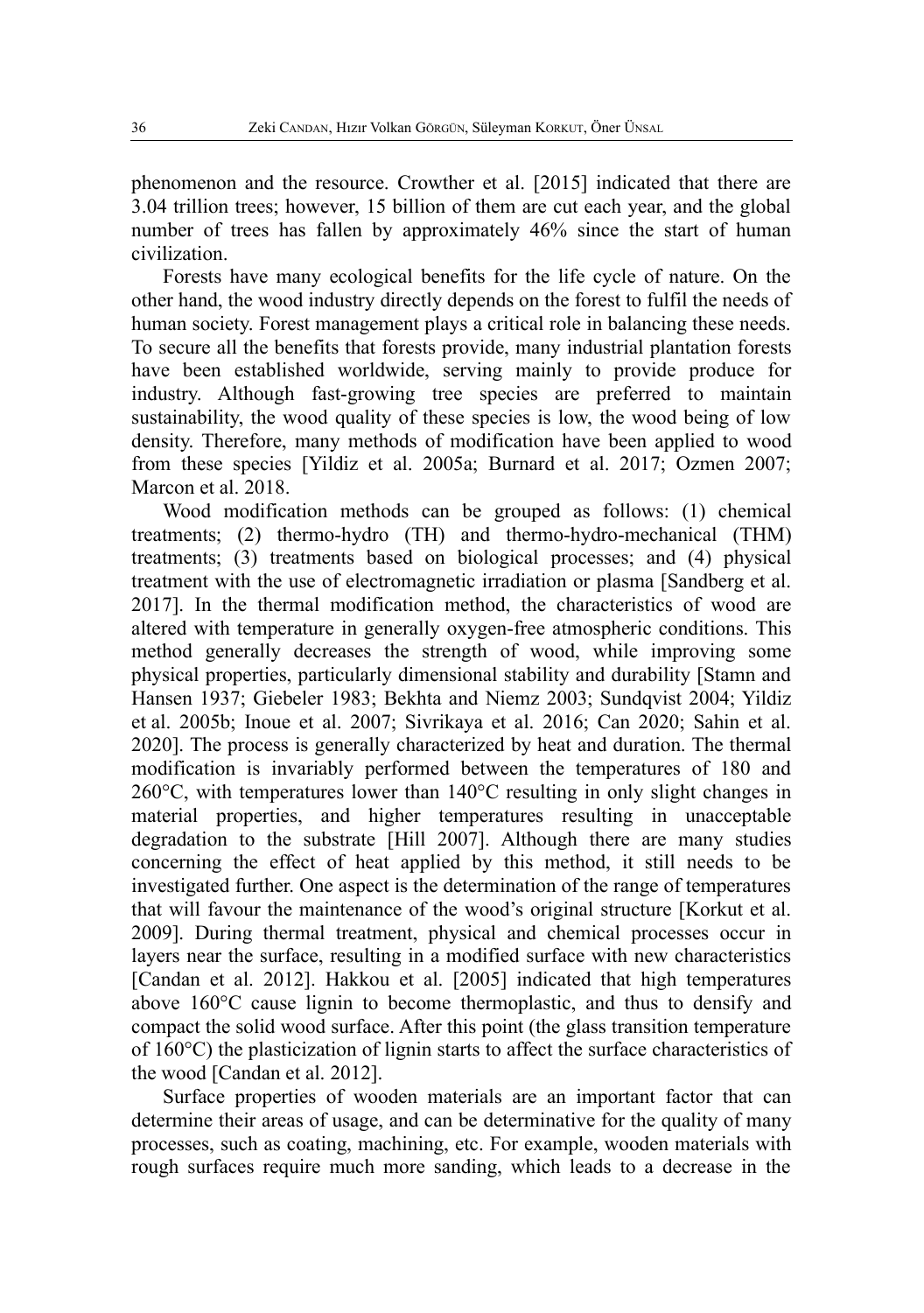thickness of the material and, therefore, increases the losses due to the sanding process [Follrich et al. 2006]. Many factors, including macroscopic characteristics, wettability, porosity, surface roughness, colour, and other appearance characteristics, can be measured to determine the surface properties of wood [Sivrikaya et al. 2016; Can 2020; Sahin et al. 2020]. However, these factors can change as a result of various conditions. Olek and Bonarski [2008] indicated that the highly anisotropic microstructure of wood, especially its crystallinity, changed during thermal treatment. Unsal and Ayrilmis [2005] and Kamperidou and Barboutis [2017] indicated that surface roughness decreased in a thermal modification process with increasing temperature and duration for Turkish river red gum (*Eucalyptus camaldulensis* Dehn.) and poplar (*Populus spp.*) wood samples.

Darmawan et al. [2018] indicate that the wettability properties of any wood material can be affected by many factors, such as moisture content, machining conditions, extractives content, etc. Apart from these factors, thermal modification can change the hydrophilic character of wood, and consequently, the wettability of thermally modified wood can produce different behaviour in coating or gluing processes [Petrič et al. 2007].

The wood of rowan, which can be described as a fast-growing and relatively short-lived species, is commonly used to make hoops for barrels, spinning wheels, wagons, etc. due to its strength and flexibility; it is also used to make certain wooden objects such as rough basketwork, household utensils and platters, due to its thin texture [Korkut et al. 2009]. An air-dry wood density of 801 kg/m<sup>3</sup> [Korkut et al. 2010] can explain the areas in which it is used. Although it is a fast-growing species, higher density is desirable for the wood industry. Many fast-growing species, such as paulownia, poplar and eucalyptus, have lower densities which fail to meet the requirements of many areas of usage. It has been indicated that the properties, and accordingly the possible uses of rowan wood are lesser known. Studies will enable the identification of areas in which the wood of this species is suitable for use.

The aim of this study was to investigate the changes in surface roughness and wettability properties due to thermal modification of rowan wood. It is also expected that the study will contribute to expanding knowledge about this tree species.

#### **Materials and methods**

Rowan (*Sorbus aucuparia* L.) wood panel was used, and small experimental panel parts were cut to 50 mm width, 50 mm length and 18 mm thickness from commercially supplied lumber.

The thermal modification process was performed in a temperature-controlled oven with  $\pm 1^{\circ}$ C sensitivity under atmospheric pressure. The experimental design of the thermal modification process is described in Table 1. Twenty samples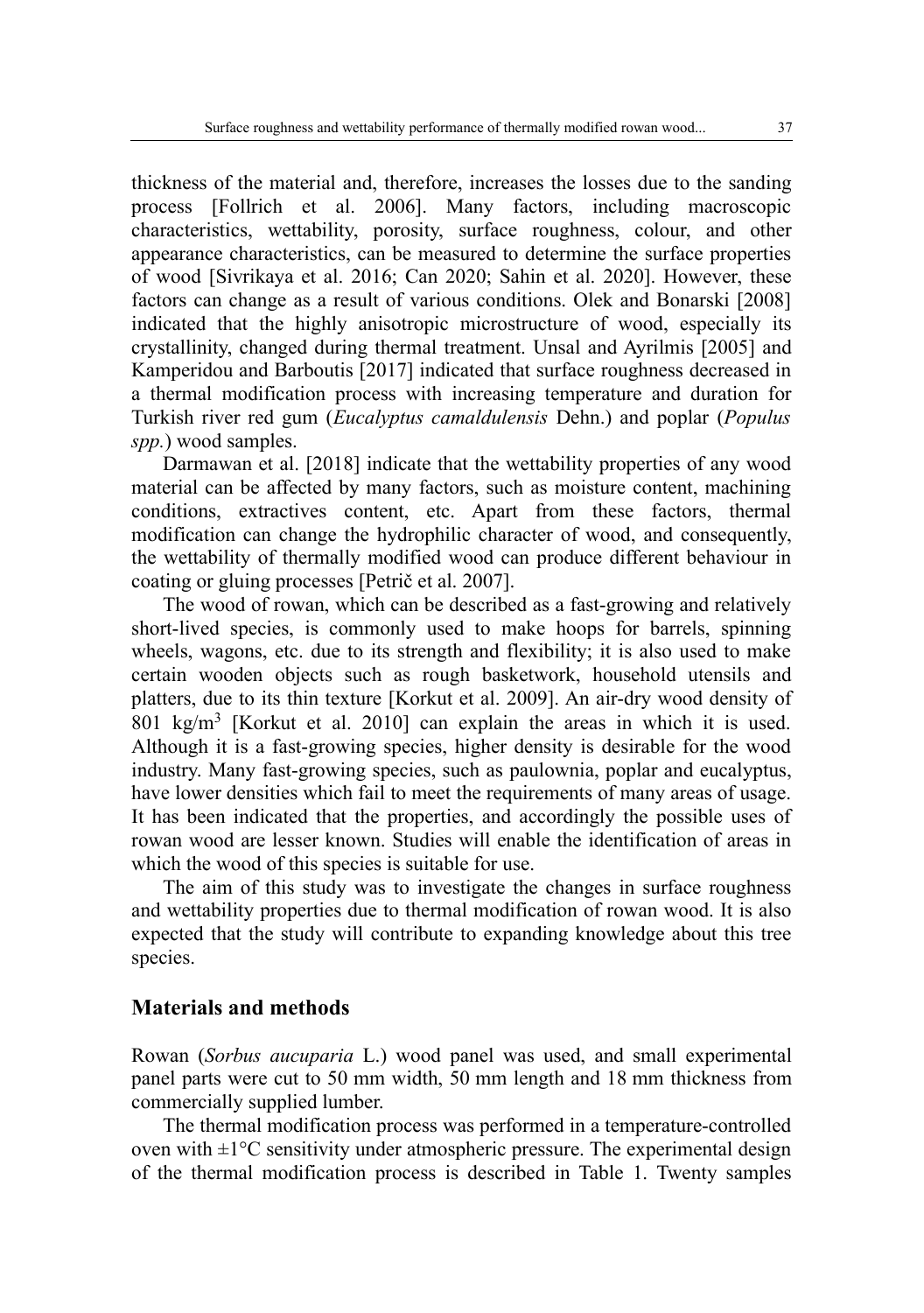were used for each group. All samples were conditioned at  $20(\pm 2)$ °C and  $65(\pm 5)\%$  relative humidity in a climate chamber until equilibrium moisture content was reached after thermal treatment (Table 1).

|             | Treatment conditions      |         |  |  |
|-------------|---------------------------|---------|--|--|
| Panel group | Temperature $(^{\circ}C)$ | Time(h) |  |  |
| Control     |                           |         |  |  |
| A           | 160                       |         |  |  |
| B           | 160                       | 4       |  |  |
| C           | 180                       | 2       |  |  |
|             | 180                       |         |  |  |

**Table 1. Experimental design of the thermal modification process**

Twenty samples were used for each of the untreated and treated groups. Measurements were performed both parallel and perpendicular to the grain of each sample. Four roughness parameters were determined in accordance with a Japanese standard [JIS B 0601: 2001]. Arithmetical mean roughness (Ra), maximum height (Ry), ten-spot average roughness (Rz) and root-mean-square deviation (Rq) were used to evaluate the surface roughness properties of the panels. A Mitutoyo SJ-301 surface roughness tester, known as a stylus-type profilometer, was used for the tests (Figure 1). Roughness values were measured with a sensitivity of 0.5  $\mu$ m. The measuring speed was 10 mm/min, and the  $\lambda$ c value was  $2.5$  mm  $\times$   $5 = 12.5$  mm.



**Fig. 1. Surface roughness testing device (Mitutoyo Surftest SJ-301)**

Fifteen samples were used from each group in the wettability tests. Contact angle (CA) values were utilized to determine the wettability characteristics of the samples. The values were determined using a KSV Cam-101 Scientific Instrument (Helsinki, Finland). A 5 µL droplet of distilled water was used as the liquid. After the droplet was dripped on the sample surface, the camera captured 30 images at 1-second intervals. CA values were obtained from the images by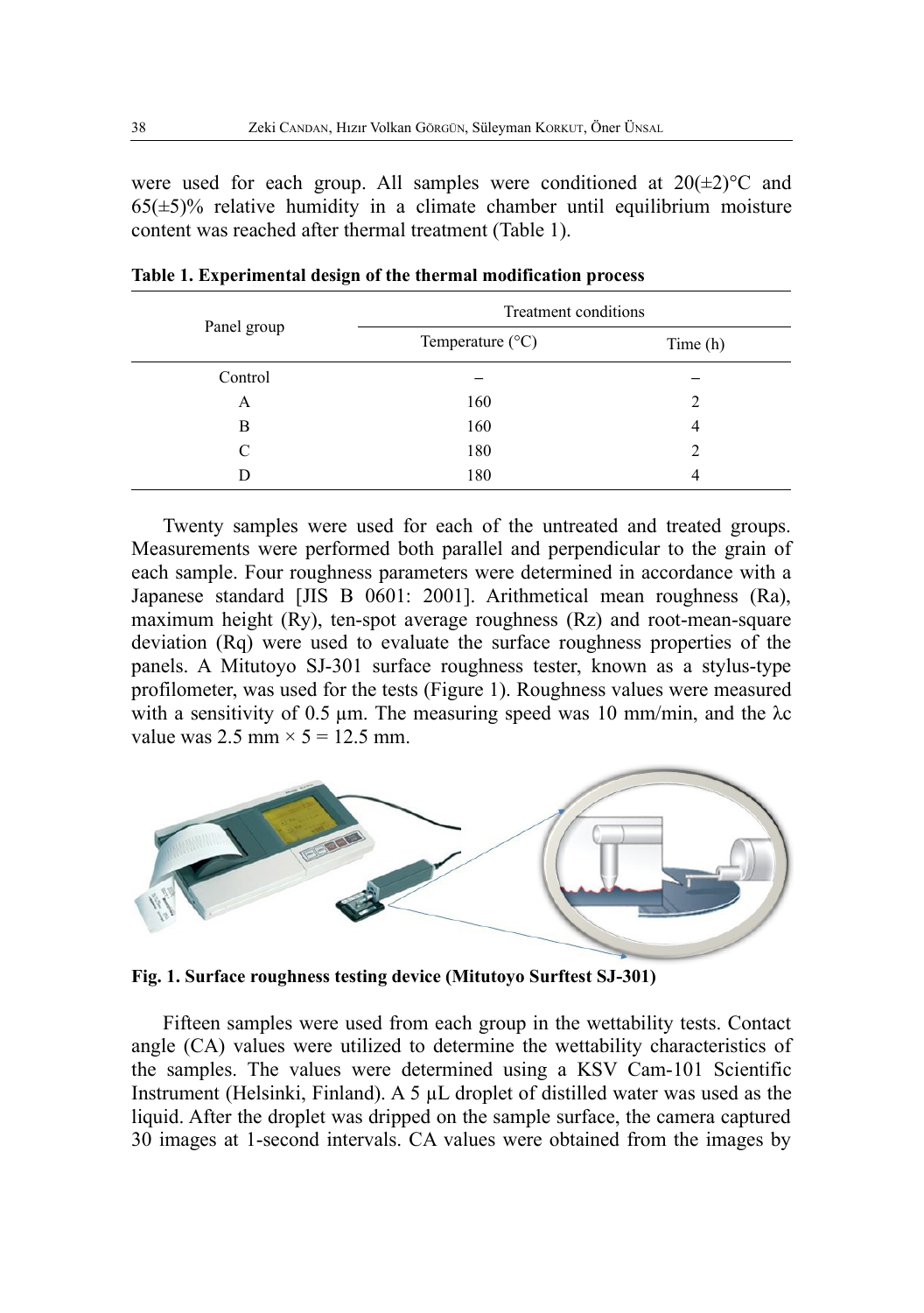means of the device's image processing software. As shown in Figure 2, the mean of two contact angle values (left and right) was used in the analysis.

For comparison all groups, multiple comparisons were first subjected to analysis of variance (ANOVA), and significant differences between average values of control and treated samples were determined by Duncan's multiple range test, using SPSS software. A p-value of 0.05 was taken as the significance level.



**Fig. 2. Digital image processing to determine the contact angle using the KSV Cam-101**

#### **Results and discussion**

Untreated (control) and treated groups were compared, and homogeneity groups were determined for each test according to Duncan's multiple range test.

The mean surface roughness values (Ra, Ry, Rz, Rq) for all groups of rowan samples were found to be  $4.266 \mu m$ ,  $26.698 \mu m$ ,  $16.865 \mu m$  and  $5.504 \mu m$  in the parallel direction, and 6.024 µm, 44.931 µm, 28.693 µm and 8.535 µm in the perpendicular direction.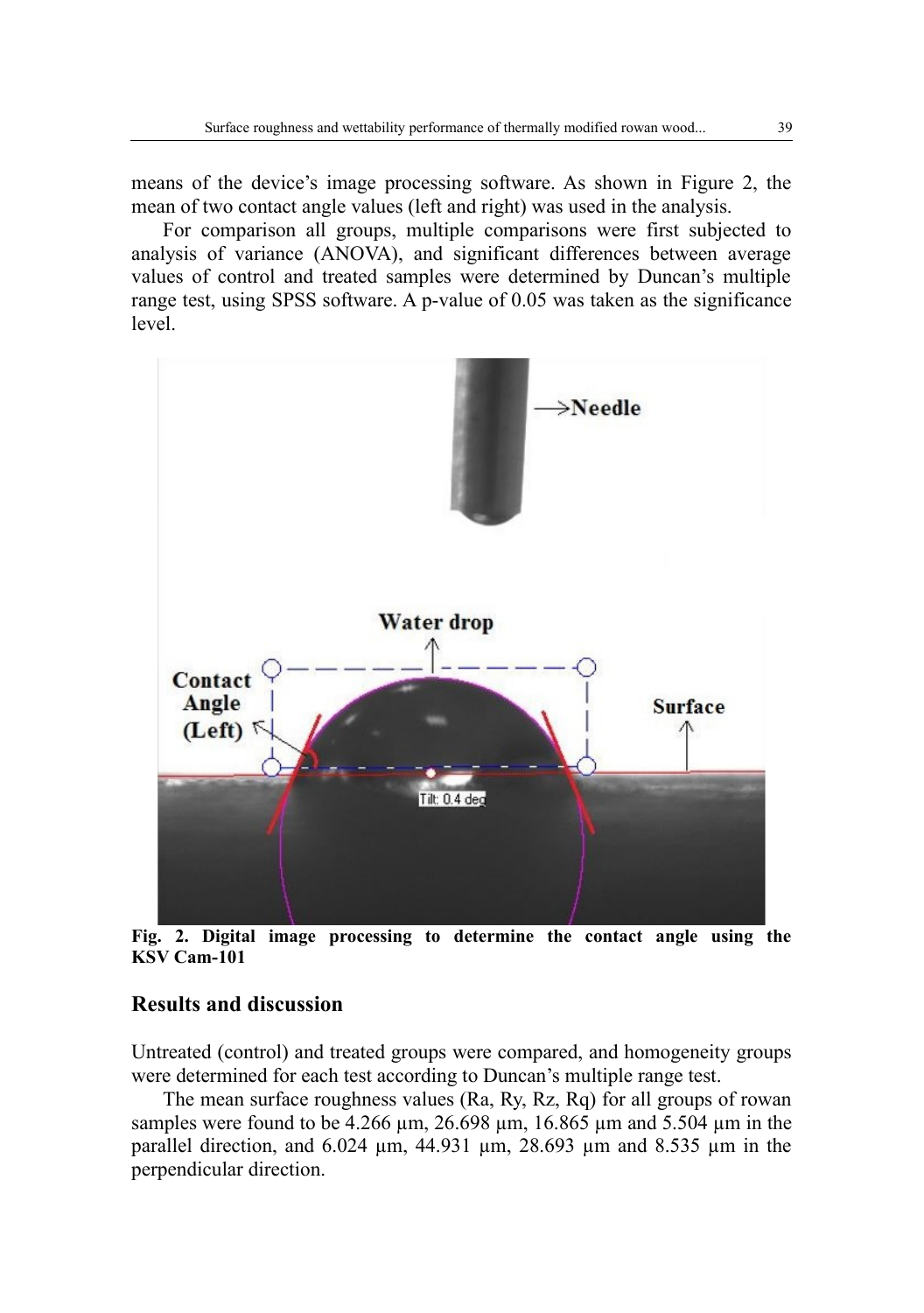| Treat-<br>Dura-<br>tion<br>ment<br>$(^{\circ}C)$<br>(h) | $Ra (µm)**$    |                       | $Ry$ ( $\mu$ m)**      |                       |                       | $Rz$ (µm)**                     |                                 | $Rq \, (\mu m)^{**}$  |                                |
|---------------------------------------------------------|----------------|-----------------------|------------------------|-----------------------|-----------------------|---------------------------------|---------------------------------|-----------------------|--------------------------------|
|                                                         |                | $\frac{1}{2}$         | 丄                      | $\frac{1}{2}$         | ⊥                     | $\frac{1}{2}$                   | ⊥                               | $\frac{1}{2}$         | 工                              |
| Control                                                 |                | 4.005<br>$(1.86)^a$   | 6.286<br>$(1.72)^{bc}$ | 24.678<br>$(11.08)^d$ | 43.635<br>$(16.67)^e$ | 15.728<br>$(7.38)$ <sup>f</sup> | 30.136<br>$(10.45)^{gh}$        | 5.112<br>$(2.40)^{i}$ | 9.493<br>(4.89)                |
| 160                                                     | $\overline{2}$ | 4.245<br>$(2.22)^{a}$ | 6.078<br>$(1.85)^{bc}$ | 26.956<br>$(14.00)^d$ | 45.961<br>$(11.41)^e$ | 16.607<br>$(8.13)^{f}$          | 28.461<br>$(7.50)^{gh}$         | 5.684<br>$(3.40)^{i}$ | 8.525<br>(2.33)                |
| 160                                                     | $\overline{4}$ | 4.468<br>$(1.52)^{a}$ | 6.662<br>$(1.64)^c$    | 27.384<br>$(8.89)^d$  | 50.379<br>$(12.69)^e$ | 17.268<br>$(5.51)^{f}$          | 31.975<br>$(8.84)$ <sup>h</sup> | 5.714<br>$(1.96)^1$   | 9.255<br>$(2.30)$ <sup>1</sup> |
| 180                                                     | $\overline{2}$ | 4.128<br>$(1.73)^{a}$ | 5.441<br>$(1.86)^{b}$  | 26.051<br>$(10.13)^d$ | 43.736<br>$(16.50)^e$ | 16.344<br>$(6.04)^{f}$          | 27.376<br>$(11.06)^{gh}$        | 5.246<br>$(2.12)^{i}$ | 7.882<br>(3.18)                |
| 180                                                     | $\overline{4}$ | 4.486<br>$(1.53)^{a}$ | 5.655<br>$(1.28)^{bc}$ | 28.422<br>$(10.15)^d$ | 40.946<br>$(11.18)^e$ | 18.377<br>$(6.43)$ <sup>f</sup> | 25.520<br>$(6.61)^{g}$          | 5.765<br>$(2.00)^{i}$ | 7.523<br>(1.85)                |

**Table 2. Effect of thermal treatment with different durations on the surface roughness of rowan wood\***

The relation between surface roughness and the conditions of the heat treatment process can be presented by means of a comparison of the present results with those of Korkut and Budakci [2010]. That study used three temperatures (120, 150 and 180°C) and three durations (2, 6 and 10 hours) of heat treatment, while the present study used temperatures of 160 and 180°C and durations of 2 and 4 hours. In general, we found lower roughness values for the control samples. Differences in macroscopic structure and machining properties may be the reason for the difference. Other results showed that there was a significant decrease only at a temperature of 180°C. At other temperatures, there was no decrease in roughness depending on the duration of the process. The shorter durations of thermal treatment may be insufficient to alter the cellulose texture [Olek and Bonarski 2008] on the solid wood surface. For example, Unsal and Ayrilmis [2005] found a decrease in the maximum surface roughness in Turkish river red gum (*Eucalyptus camaldulensis* Dehn.) at the same temperature. They observed a 27.9% decrease after treatment at 180°C with a duration of 10 hours.

As shown in Table 2, when the samples are compared only with the control (untreated) group, there are no significant differences between groups in the surface roughness values measured parallel to the grain. When surface roughness values measured perpendicular to the grain are analysed, only two groups gave different values for all measurements (" $160^{\circ}$ C – 4 hours" gave higher values and " $180^{\circ}$ C – 2 hours" lower values).

We performed measurements in directions both parallel and perpendicular to the grain, because features of anatomic structure such as wider trachea and ray dimension on the surface may affect the results. We used the same profilometer in each case, with a sensitivity of 0.5 µm. However, Sachsse et al. [1988] found an average value of 5.83 µm for the lumen diameter on untreated rowan wood. Therefore, a larger pin or 3D measurement may provide more accurate results.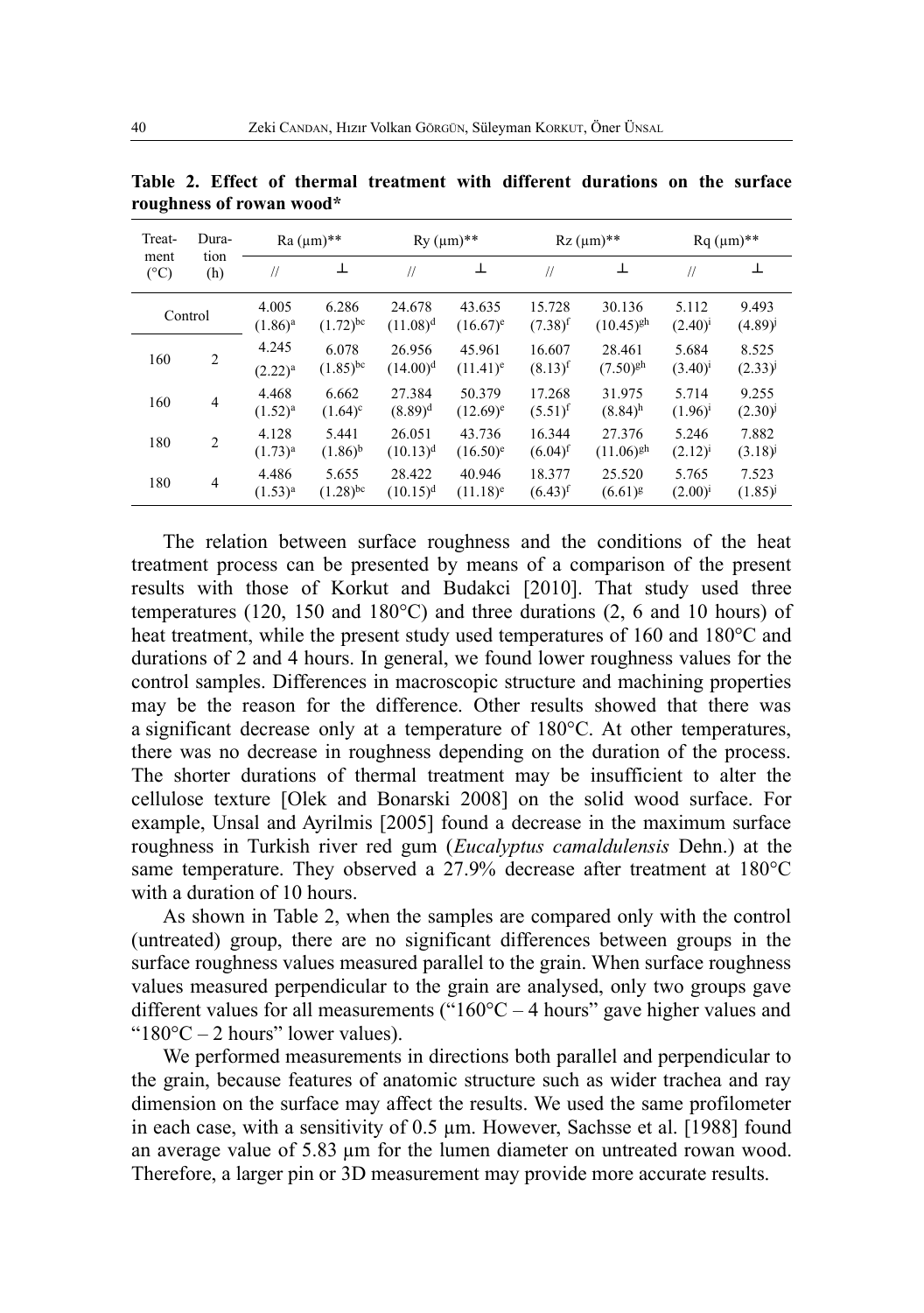The contact angle (CA) values of rowan samples exposed to different process conditions are presented in Table 3.

| Treatment $(^{\circ}C)$ | Duration (h) | Contact angle $(°)$ <sup>**</sup> |
|-------------------------|--------------|-----------------------------------|
|                         | Control      | $55.204 (15.44)^a$                |
| 160                     | 2            | 72.549 $(13.68)^{b}$              |
| 160                     | 4            | 76.053 $(14.47)^{bc}$             |
| 180                     | 2            | 76.884 (12.99)bc                  |
| 180                     | 4            | $86.912(17.47)^c$                 |

**Table 3. Effect of thermal treatment with different durations on the wettability of rowan wood\***

Statistically significant differences  $(p < 0.05)$  were found to exist as determined by Duncan's multiple comparison tests. The CA values for all treated samples were higher than for the control (untreated) samples, and the difference increased with increasing modification temperature and duration. The values increased by 35% and 47% following treatment at 160°C and 180°C respectively. The maximum value was attained applying treatment at 180°C for 4 hours (the difference in this case was 56%).

It was found that the CA values increased when the duration of thermal modification increased. In statistical analysis, however, the change cannot be clearly separated. Changes of 5% and 13% were found at 160°C and 180°C respectively.

On the other hand, the wettability of the samples decreased significantly after treatment. The increase in contact angle may indicate a compact surface, as Hakkou et al. [2005] noted. Additionally, it is expected that the results obtained in this study will provide important information for future research and utilization of thermally modified rowan wood. For the efficient use of natural resources, it is essential to assess the wood quality attributes of native species [Korkut and Budakci 2009]. Korkut and Budakci [2010] indicated that the improved characteristics of heat-treated rowan wood would make this species more attractive for the manufacture of value-added products.

## **Conclusions**

A thermal modification process was performed on rowan, a less-known and fastgrowing tree species. The wettability and roughness of the solid wood surface were evaluated to determine the effect of the process, by comparing untreated samples. The following conclusions were drawn from the results: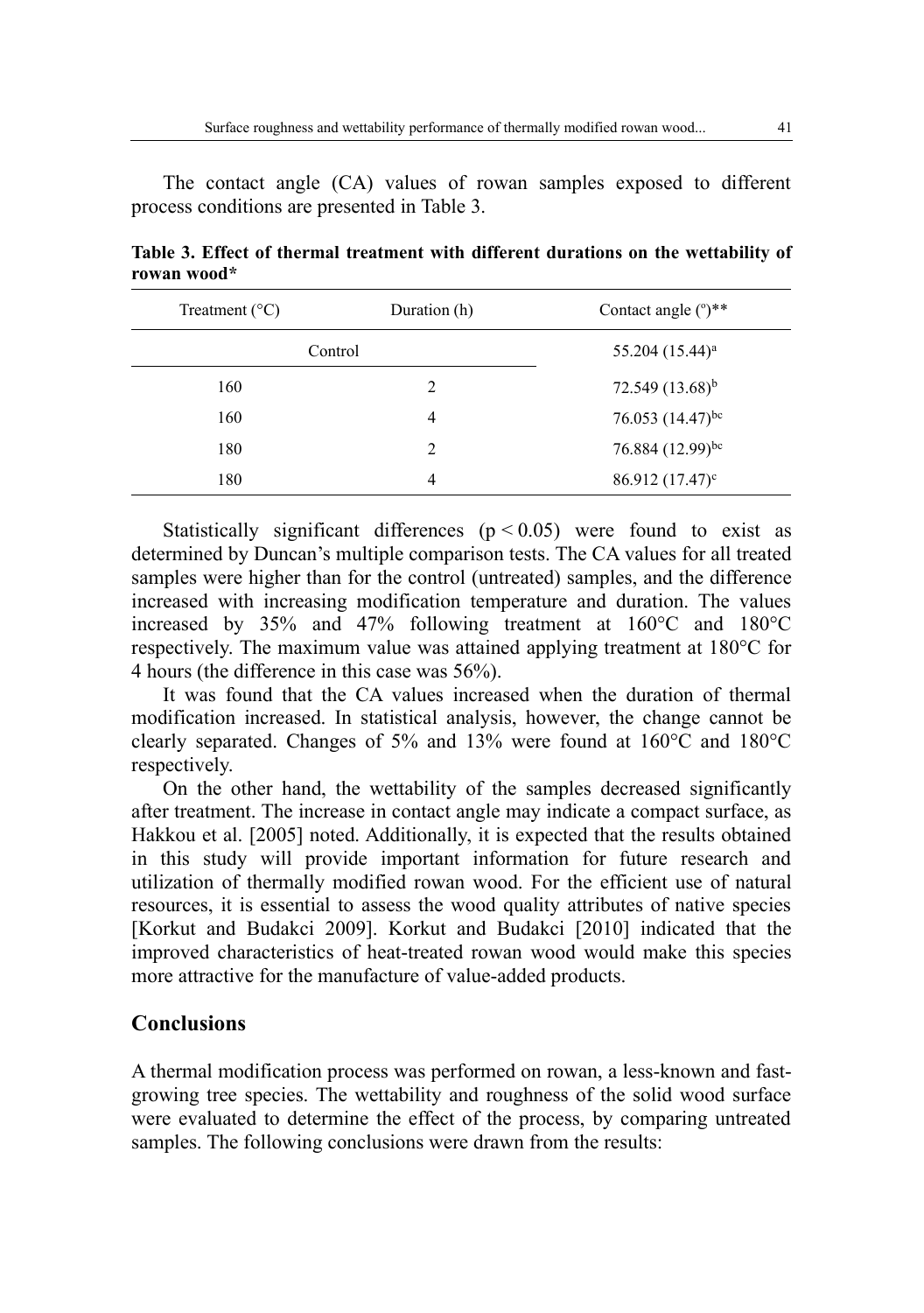- The surface roughness properties of rowan wood panels did not change significantly at a temperature lower than 180 °C. Treatment duration had an effect only at this temperature.
- The treatment conditions applied in this study had a significant effect on wettability, which decreased with increasing temperature and duration of the process.
- The results indicated a probable significant change in the surface structure following treatment at 180°C. Rowan became more hydrophobic and its surface became less rough.

If the values obtained are appropriate for surface treatments or areas of use, this study may lead to the identification of new areas (for example, in outdoor conditions) in which wood from this species may be used. The process is relatively simple and easily repeatable. We applied the process in a laboratory- -type chamber; however, it can also be applied in industrial kilns with corresponding high temperatures.

#### **References**

- **Bekhta P., Niemz P.** [2003]: Effect of high temperature on the change in color, dimensional stability and mechanical properties of spruce wood. Holzforschung 57 [5]: 539-546. DOI: 10.1515/hf.2003.080
- **Burnard M., Posavčević M., Kegel E.** [2017]: Examining the evolution and convergence of wood modification and environmental impact assessment in research. IForest [10]: 879- -885. DOI: 10.3832/ifor2390-010
- **Can A.** [2020]: Effects of heat treatment systems on the physical properties of coated Scots pine (*Pinus sylvestris* L.) and poplar (*Populus euramericana*). BioResources 15 [2]: 2708-2720. DOI: 10.15376/biores.15.2.2708-2720
- **Candan Z., Buyuksari U., Korkut S., Unsal O., Cakicier N.** [2012]: Wettability and surface roughness of thermally modified plywood panels. Industrial Crops and Products 36 [1]: 434-436. DOI: 10.1016/j.indcrop.2011.10.010
- **Crowther T.W., Glick H.B., Covey K.R., Bettigole C., Maynard, D. S., Thomas, S. M., Smith J.R., Hintler G., Duguid M.C., Amatulli G., Tuanmui M.-N., Jetz, W., Salas C., Stam, C., Piotto D., Tavani R., Green S., Bruce, G., Williams S.J., Wiser S.K., Huber M.O., Hengeveld G. M.; Nabuurs G.-J., Tikhonova E., Borchardt P., Li C.-F., Powrie L.W., Fischer M., Hemp A., Homeier J., Cho P., Vibrans A.C., Umunay, P.M., Piao S.L., Rowe C.W., Ashton M.S., Crane P.R., Bradford M.A.** [2015]: Mapping tree density at a global scale. Nature 525 [7568]: 201. DOI: 10.1038/nature14967. www.nature.com/articles/nature14967.epdf
- **Darmawan W., Nandika D., Noviyanti E., Alipraja I., Lumongga D., Gardner D., Gérardin P.** [2018]: Wettability and bonding quality of exterior coatings on jabon and sengon wood surfaces. Journal of Coatings Technology and Research 15 [1]: 95-104. DOI 10.1007/s11998-017-9954-1
- **Follrich J., Muller U., Gindl W.** [2006]: Effects of thermal modification on the adhesion between spruce wood (*Picea abies* Karst.) and a thermoplastic polymer. Holz als Rohund Werkstoff [64]: 373–376. DOI: 10.1007/s00107-006-0107-y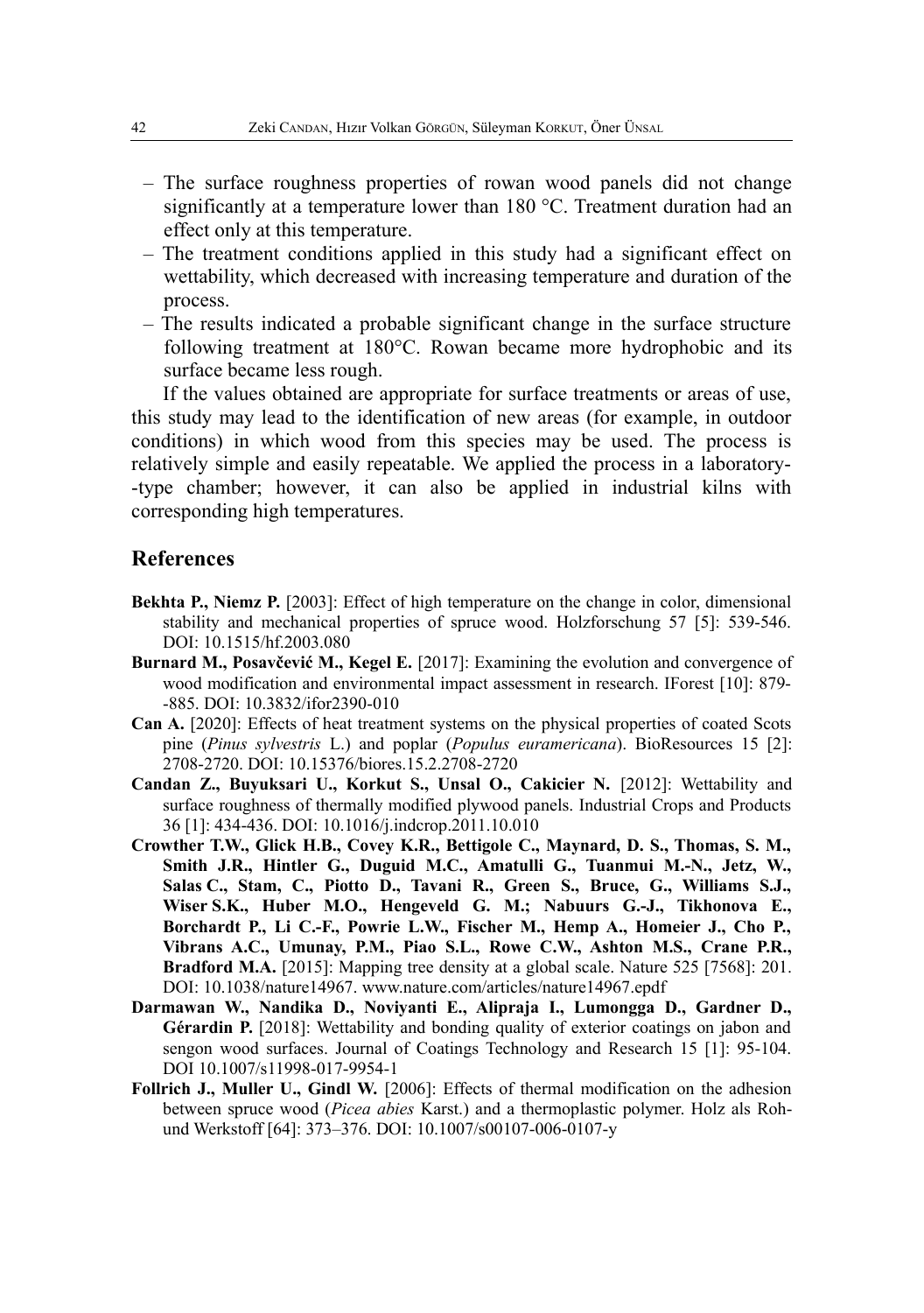- **Giebeler E.** [1983]: Dimensional stabilization of wood by moisture-heat-pressure (Dimensionsstabilisierung von Holz durch eine Feuchte/Wärme/Druck-Behandlung). Holz als Roh- und Werkstoff 41 [3]: 87–94. DOI: 10.1007/bf02608498
- **Hakkou M., Pétrissans M., Zoulalian A., Gérardin P.** [2005]: Investigation of wood wettability changes during heat treatment on the basis of chemical analysis. Polymer degradation and stability 89 [1]: 1-5. DOI: 10.1016/j.polymdegradstab.2004.10.017
- **Hill C.A.S.** [2007]: Wood modification chemical thermal and other processes. John Wiley & Sons, England, (pp. 27). ISBN: 0-470-02172-1
- **Inoue M., Norimoto M., Tanahashi M., Rowell R.M.** [2007]: Steam or heat fixation of compressed wood. Wood and Fiber Science 25 [3]: 224-235
- **Kamperidou V., Barboutis I.** [2017]: Mechanical strength and surface roughness of thermally modified poplar wood. Pro Ligno 13 [4]
- **Korkut S., Budakci M.** [2009]: Effect of high-temperature treatment on the mechanical properties of rowan (*Sorbus aucuparia* L.) wood. Drying Technology 27 [11]: 1240- -1247. DOI: 10.1080/07373930903267161
- **Korkut S., Budakci M.** [2010]: The effects of high-temperature heat-treatment on physical properties and surface roughness of rowan (*Sorbus aucuparia* L.) wood. Wood Research 55 [1]: 67-78
- **Korkut S., Guller B., Aytin A., Kok M.S.** [2009]: Turkey's native wood species: Physical and mechanical characterization and surface roughness of Rowan (*Sorbus aucuparia* L.). Wood Research 54 [2]: 19-30
- **Korkut S., Keskin H., Ünsal Ö., Bajraktari A.** [2010]: Kiln drying properties of Rowan (*Sorbus aucuparia* L.) lumber. In 11th International IUFRO Wood Drying Conference: Recent Advances in the Field of Wood Drying (pp. 200-207)
- **Marcon B., Goli G., Matsuo-Ueda M., Denaud L., Umemura K., Gril J., Kawai S.** [2018]: Kinetic analysis of poplar wood properties by thermal modification in conventional oven. IForest 11: 131–139. DOI: 10.3832/ifor2422-010ff.
- **Olek W., Bonarski J. T.** [2008]: Texture changes in thermally modified wood. Archives of Metallurgy and Materials 53 [1]: 207-211
- **Ozmen N.** [2007]: Dimensional stabilisation of fast growing forest species by acetylation. Journal of Applied Sciences 7 [5]: 710-714. DOI: 10.3923/jas.2007.710.714
- **Petrič M., Knehtl B., Krause A., Militz H., Pavlič M., Pétrissans M., Rapp A., Tomazic A., Welzbacher C., Gérardin P.** [2007]: Wettability of waterborne coatings on chemically and thermally modified pine wood. Journal of Coatings Technology and Research 4 [2]: 203-206. DOI: 10.1007/s11998-007-9023-2
- **Rameau J.C., Mansion D., Dume G.** [1989]: Flore forestiere Francaise. Guide ecologique illustre. 1. Plaines et Collines. Institut pour le developpement forestier, Paris, France
- **Sachsse H., Neufeldt P., Oechsler E.** [1988]: Untersuchung wichtiger Holzeigenschaften der Eberesche (*Sorbus aucuparia* L.). Holz als Roh- und Werkstoff 46: 207-213. DOI: 10.1007/bf02608114
- Sahin S., Ayata U., Bal B.C., Esteves B., Can A., Sivrikaya H. [2020]: Determination of some wood properties and response to weathering of *Citrus limon* (L.) Burm wood. Bioresources 15 [3]: 6840-6850. DOI: 10.15376/biores.15.3.6840-6850
- **Sandberg D., Kutnar A., Mantanis G.** [2017]: Wood modification technologies a review. iForest-Biogeosciences and Forestry 10 [6]: 895-908. DOI: 10.3832/ifor2380-010
- **Sivrikaya H., Can A., Gökmen K., Taşdelen M.** [2016]: Effect of tall oil pretreatment on physical and mechanical properties of heat treated fir and beech. 27th International Conference on Wood Modification and Technology, Zagreb, Croatia